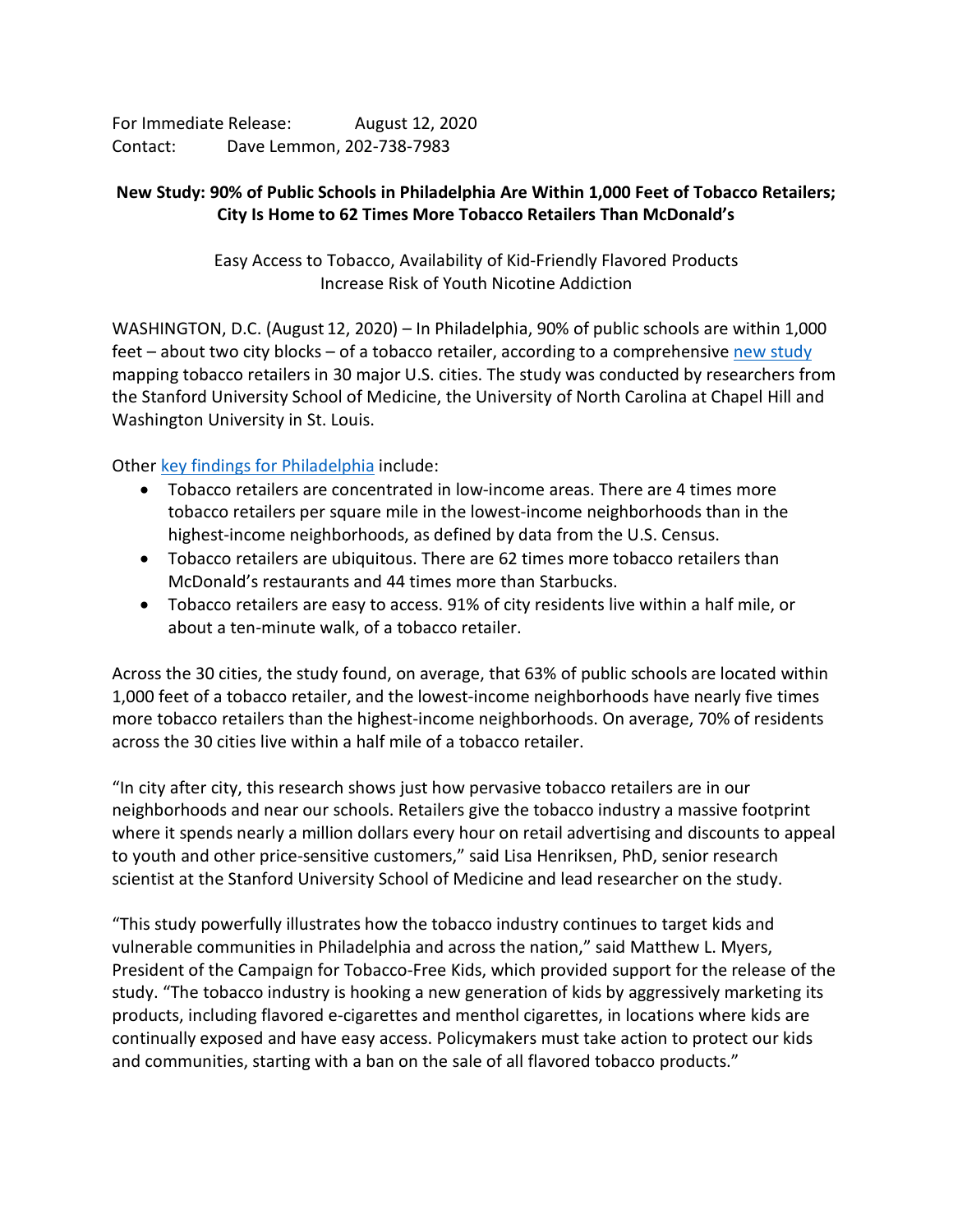While Philadelphia has restricted the sale of flavored e-cigarettes and cigars, the city's law exempts some retailers and does not apply to all flavored tobacco products.

Funded by the National Cancer Institute, the research was conducted by the Advancing Science and Practice in the Retail Environment (ASPiRE) Center, a collaborative that investigates how tobacco retailer density and innovative retail tobacco interventions impact people and communities. Using a wide range of data from state and local governments and other sources, the researchers mapped retailers that sell cigarettes, e-cigarettes and other tobacco products in 30 large cities across the United States, providing the most comprehensive study to date showing the ubiquity of tobacco retailers and their proximity to schools. Approximately 29 million adults and 8 million children (1 in 9 U.S. residents) live in these 30 cities.

According to the researchers, "Living in neighborhoods with a higher concentration of tobacco retailers makes youth more likely to start using tobacco and makes quitting more difficult. In addition, higher concentrations of tobacco retailers in disadvantaged neighborhoods contribute to health disparities."

Tobacco use is the leading cause of preventable death in the United States, resulting in over 480,000 deaths and \$170 billion in health care expenses each year.

While the U.S. has greatly reduced cigarette smoking, youth use of e-cigarettes has skyrocketed in recent years. According to the [2019 National Youth Tobacco Survey,](https://www.fda.gov/news-events/press-announcements/trump-administration-combating-epidemic-youth-e-cigarette-use-plan-clear-market-unauthorized-non) e-cigarette use among high school students nationwide more than doubled between 2017 and 2019 (from 11.7% to 27.5%) and over 5.3 million U.S. kids now use e-cigarettes[. Research](https://www.tobaccofreekids.org/assets/factsheets/0383.pdf) shows that 97% of current youth e-cigarette users used a flavored product in the past month, and 80% of youth who had ever used tobacco started with a flavored product.

In Pennsylvania, 8.7% of high school students smoke traditional cigarettes, while 11.3% use ecigarettes. Tobacco use claims 22,000 lives in Pennsylvania each year.

## **About the ASPiRE Center**

Funded by the National Cancer Institute, Advancing Science and Practice in the Retail Environment (ASPiRE) Center is a collaborative that investigates how tobacco retailer density and innovative retail tobacco interventions impact people and communities. The Center's goal is to build a strong base of scientific evidence for effective retail policies to reduce tobacco use, tobacco-related disparities and the public health burden of tobacco. ASPiRE researchers from the Stanford University School of Medicine, the University of North Carolina at Chapel Hill and Washington University in St. Louis work in partnership with a Community Advisory Board (CAB) comprised of tobacco control program staff from 30 large U.S. cities, representatives from several tobacco control organizations and agencies, and legal experts.

## **About the Campaign for Tobacco-Free Kids**